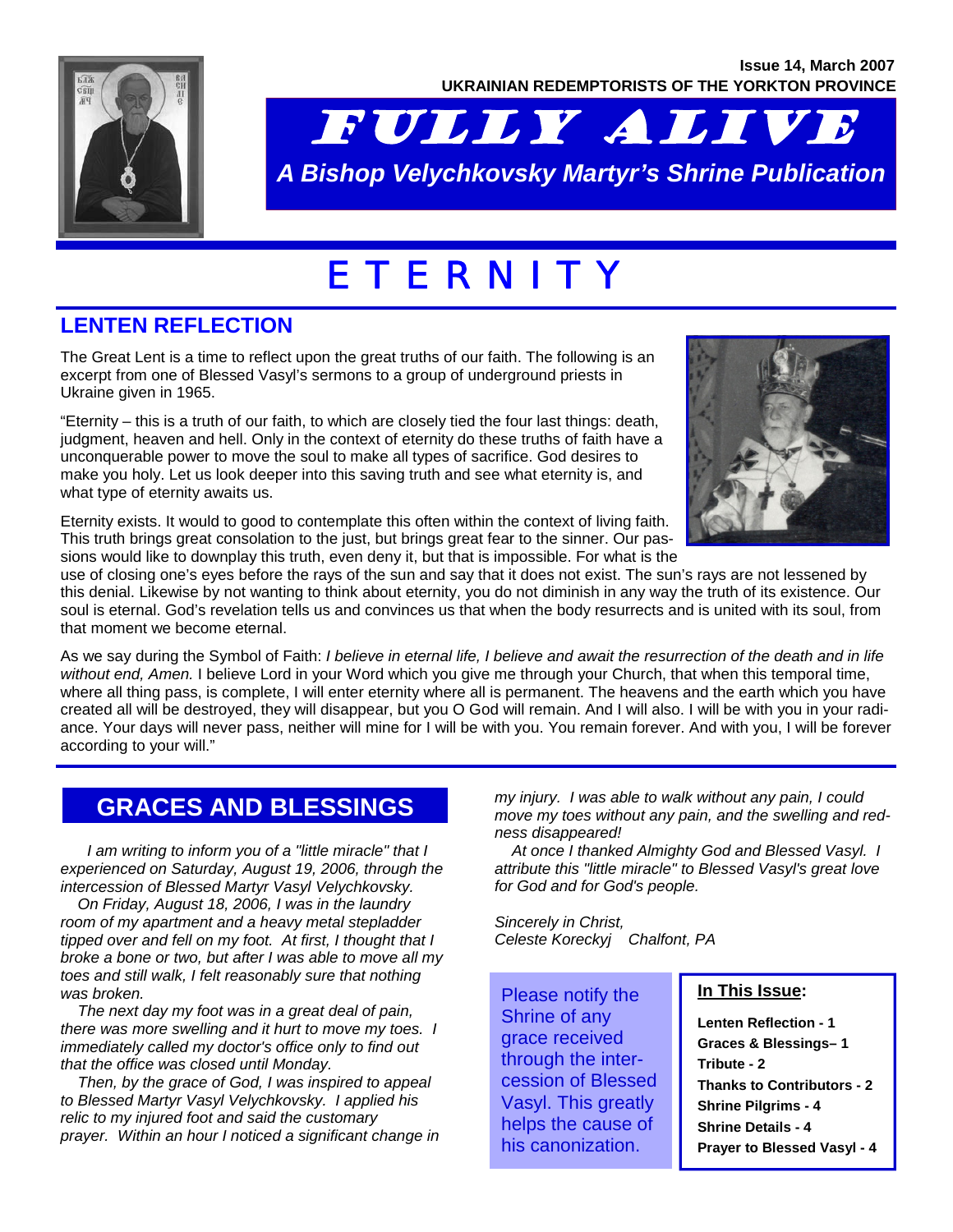## **A TRIBUTE**

 The Bishop Velychkovsky Martyr's Shrine lost one of its most devoted volunteers, Paul Hrankowski, who passed away suddenly on November 16, 2006 at the age of 60 years. Paul became a Shrine Volunteer as soon as the museum and chapel opened to the public.This calling came when he and his brother Myron heard about the beatification of Blessed Vasyl. He shared with me that it was curiosity that led him to come to St. Joseph's Ukrainian Catholic Church and participate in the celebrations of the transfer of the holy relics. His parents were once members of St. Joseph's Church and after they died, Paul and his brother rarely went to church. Having participated in the weekend events of the enshrinement and transfer of relics, Paul realized how much he had missed. Paul was overwhelmed that weekend and found himself drawn to Blessed Vasyl. He wanted to learn everything he could about this Blessed Martyr. He and Myron began attending church regularly. Paul anxiously awaited his turn to volunteer at the Shrine. His faith grew and so did his hours spent volunteering. Whenever I needed to replace a volunteer Paul eagerly took that spot and even asked for more hours so he could spend time in prayer with Blessed Vasyl. He welcomed pilgrims to the Shrine with enthusiasm and with love. He shared the life of Blessed Vasyl with the pilgrims who came to visit. His warmth drew pilgrims to him. Not only did he urge them to continue to visit the Shrine but also encouraged pilgrims to come and worship on Sundays here at St. Joseph's. Some have become parishioners as a result.

 A blessing that Paul shared with me, happened when he and his bother Myron first started volunteering, Paul had prayed to Blessed Vasyl for a healing for Myron, who is intellectually and physically challenged as a result of a stroke he suffered during surgery. This left Myron basically unable to speak-although he tried, only sounds and not words were uttered. Through the intercession of Blessed Vasyl, Paul's prayers were answered. Myron began to speak not only words but in sentences. So much so that Paul would say "Myron, you talk too much".

 Paul's faith in God continued to grow. He became very active in the parish. He sat on the parish council, read the epistle daily at the Divine Liturgies, assisted in perogy making every month, and al-



ways lend a helping hand wherever needed. Whether it was trimming the shrubs on the church grounds or shampooing the church carpet, he was there to do it. The church was his home and his life. He often reminded us that it was Blessed Vasyl who brought him back to his Ukrainian Catholic Church and gave him strength to be the caregiver to his brother. He became a close friend to us all, sharing his life's experiences and his dreams. The Shrine volunteers miss him dearly. He has left a void in the Shrine that will be difficult to fill. But he lives on spiritually in each one of our hearts. I am sure that Paul is watching over us and reminding his fellow shrine volunteers how blessed we are to have the holy relics of Blessed Martyr Vasyl Velychkovsky, a gift from God.

#### VICHNAYA PAMYAT ETERNAL MEMORY

By Mary Jane Kalenchuk, Shrine Administrator

# **THANK YOU!!!**

*Your generous donations make it possible for us to conduct our ministry at the Shrine and to promote the knowledge of Blessed Vasyl throughout the world. Thank you to all the contributors to the Bishop Velychkovsky Martyr's Shrine. May Blessed Vasyl bless each one of you.* 

*Contributions listed below are from November 16th 2006 until February 28th, 2007* 

#### **1000+**

Katherine Bodnarchuk In memory of Paul Hrankowski *Anonymous Anna Banera Mary Glicaria Bilinsky Rick and Cynthia Bryant Elizabeth Drost Emily Dudych Mark and Sonya Galarnyk Orest and Margaret Fedorchuk Bill Feldman Martin and Helen Fydirchuk Bob and Shirley Halayda Myron Halayda* 

 *Orysia Hull John and Mary Hykawy Mary Jane Kalenchuk Korban Funeral Chapel Edith Kotyk Mary Kowalyk Iris Kozarchuk Michael and Mildred Kucher Gladys Kulas Taras and Vira Lazar Anne Leniuk Russ Luch Tony Maksymetz Mary and Allen Marcinkow Hilda Onyshko Bernice Peterniak* 

 *Mary Anne Piercy Diana Roth Jean Rubel Eugene Senicki Lillian Sianchuk Phyllis Sianchuk Stan and Luba Sirdar Harold and Lil Skazyk Boris and Olga Skehar Richard and Alice Small Iris Smellie Vladimir and Marlene Solman Frances Stelman Marie Yalowega Steve Yarko Kathleen Warrenchuk*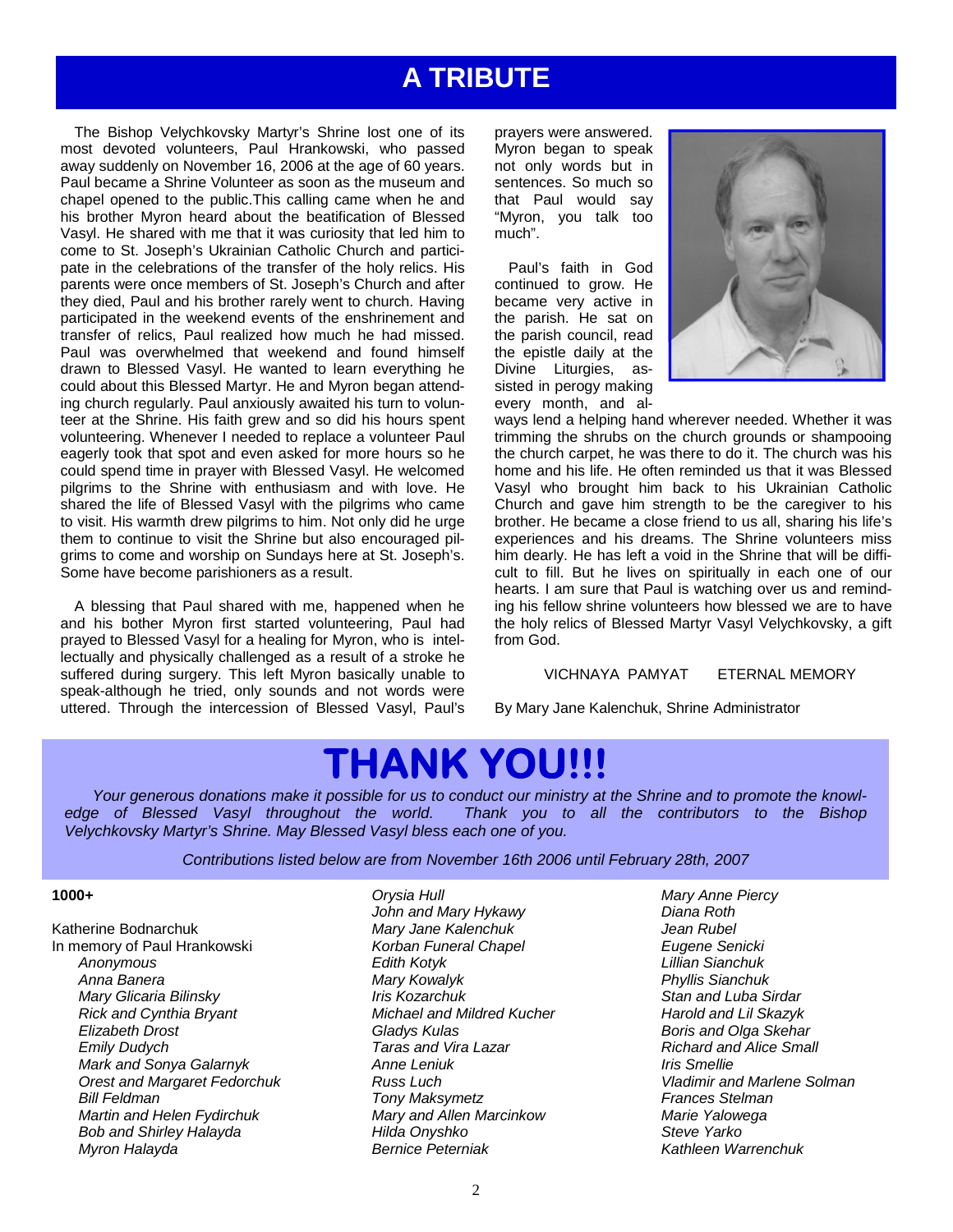*Peter and Joan Washchyshyn Walter and Nellie Wowczuk Kay Zawortny*  Helen Jakimeczko In memory of Sirdar and Sych families *Stan and Luba Sirdar*  Slovak Redemptorist Fathers In honour of Paul Yakimischak and his parents *Lyna and Gregory Yakimischak* 

#### **500+**

Fr. Theodore Harasymchuk In memory of wife Shirley Kalupar *Stan Kalupar*  In memory of Fr. Volodimir Korba, C.Ss.R. *Ann Buchko Pauline Dorush Ann Elash Mary Elash Helen Parno Joanna Pidperyhora Ann Oshynko Doris Sawchen Bill and Sophie Spilchuk Alice Syrota* In memory of Adam and Julia Lega *Marika Alyluia Danny Lega Christine Pona Kathy Siedel Natalie Storozuk*  Mike and Darlene Sidak

#### **100+**

William and Genevieve Berezny Mary Buriak Mike and Margaret Chemerika Christ the King Knights of Columbus #8124 In memory of husband Jack *Dolores Daniels*  For the health of Ostafichuk and Fedorchuk families *Orest and Margaret Fedorchuk*  Martin and Helen Fydirchuk Ted Gierys David and Ewhenia Gnutel Mary Goshulak Dan and Bella Kalenchuk Mary Jane Kalenchuk In memory of John and Mary *Michael and Ollie Komarnicki*  In memory of Stella Hrynyszyn *Augustus and Catherine Korchinsky*  In memory of Lidia Kotowycz  *Wsevolod Andrew Shpytkovsky*  In memory of husband Stefan Kotyk *Edith Kotyk*  Fr. Andrew Krafchik,C.Ss.R.

In memory of Steve and Katie Kyba *Sr. Nestor Kyba*  Beverley Kyle and David Sokolowski For the health of the Saturday Morning Breakfast Club *Frank and Cynthia Lischynski*  Dr. Joe S. and Janice Mezibroski Gerard and Regina Muench Adrian and Vera Olenick Bev Rolston Julia Saganski Anne Shpak In memory of Mitrat. Ihor Shpytkovsky  *Wsevolod Andrew Shpytkovsky*  In memory of Michael Robert Sidak *Elizabeth Drost Peter and Valerie Kohut Edith Kotyk*  William and Linda Skwomeda In honour of Macara Fraith *Ronald and Adel Slobodian*  St. Paul's High School Michael and Sophia Tataryn In memory of John and Mary Trach  *Larry and Doreen Trach*  Steve and Phyllis Trach Elsie A. Tymchak Ukrainian Catholic Church of Assumption – Portage la Prairie, MB In memory of John Warrenchuk *Peter and Glikeria Iwanuck Kathleen Warrenchuk* 

#### **<100**

Gerald and Alexis Antymis Harold and Roseanne Baehnk Jennie Bailey Mike and Lillian Balak Elsie Borecky Hazel J. Borodey In memory of deceased family members *Alexander and Olga Boychuk*  Ewhen and Stephanie Brenycz In memory of Kathleen Chajkowski *Edith Kotyk*  In memory of parents  *John M. Chomyn*  In memory of Dianne  *Irene Cwiak*  Marianne Derkach In honour Titiana Dmyterko *Jaroslaw and Julia Dmyterko*  Stephanie Dowson Lew and Lubow Figol Bronislaw Grad Theodozy and Oksana Halma Lena Hretzay Roman and Anne Indzeoski C. Kaminsky In honour of Ann Karlicki  *William J. Karlicki*  Yurij and Maria Kchik For the health of Mary Kohuch

*Dorothy Labay* Bill and Olga Kondra In memory of Nick Kozubniak *Nell Lupyrypa*  In honour of Fr. Sylvester Kutzel  *Kolin and Ela Berglund*  In memory of Stan Kwasnitza *Peter and Glikeria Iwanuck*  Bernard and Marjorie Lapshuk Millie Lefko In memory of Michael Lozinsky *Dr. Joseph Lozinsky*  In memory of Theordore Lozinsky *Dr. Joseph Lozinsky*  Carl Lukey Walter Lukey In memory of Helen Lukie *Peter and Glikeria Iwanuck*  In memory of deceased family members *Stella Maksymetz*  Allan and Joanne Malenko S. Manulak Dorothy Muirhead For the health of son Perry *Ed and Nettie Nakonechny*  In memory of Elko Nakonechny  *Olga Nakonechny*  In memory of parents Kocaj and Nosyk *Yuri Nosyk*  Albert and Margaret Otchenash In memory of Anne Kuchma *George and Olga Palmer*  Jadwiga Paprocka Onufry and Olga Pekarsky Rosalia Pernarowski Fr. Joel Rama Michael and Verna Rawlyk In memory of Michael Roshko  *Jean Roshko*  For the health of Migel and Maria *Manuela Rubio*  Helen Schentag Ernest and Jean Shewchuk D. Sikora Mary Sinclair Dr. Zenon Sosmowski Henry and Iris Spilchuk Sts. Peter and Paul Ukrainian Catholic Church Jenny Swydnycky Danny and Gloria Szun Deacon Jude von Mann John and Bernice Voworoznyk A. Winkler Marcel and Nellie Wozny William and Kathleen Zambrick William and Mary Zaporzan

#### **Correction from the December 2006 newsletter**:

In memory of Walter and Pearl Huchko and John and Anna Rogaski *Adam and Jennie Huchko*